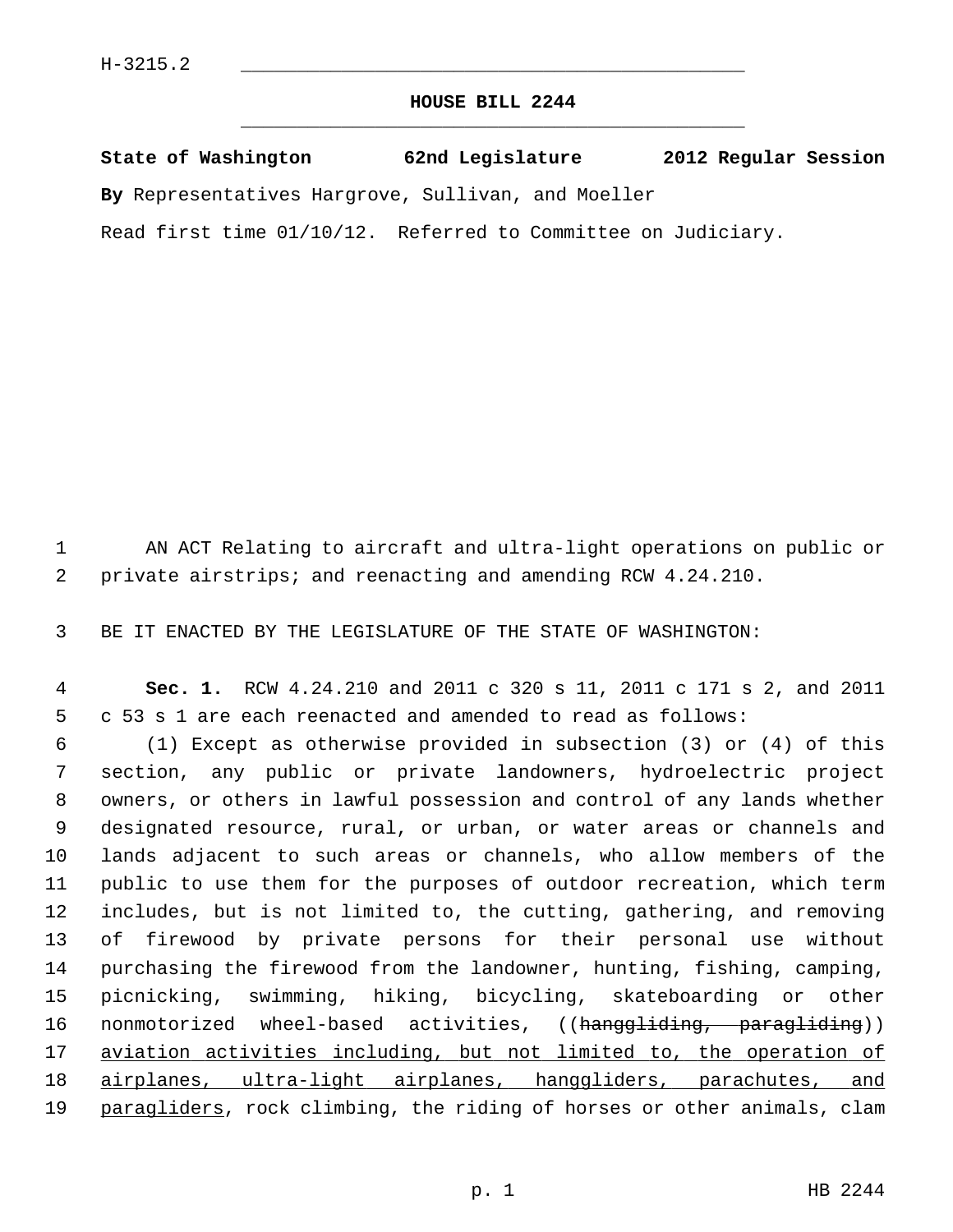1 digging, pleasure driving of off-road vehicles, snowmobiles, and other 2 vehicles, boating, kayaking, canoeing, rafting, nature study, winter or 3 water sports, viewing or enjoying historical, archaeological, scenic, 4 or scientific sites, without charging a fee of any kind therefor, shall 5 not be liable for unintentional injuries to such users.

 6 (2) Except as otherwise provided in subsection (3) or (4) of this 7 section, any public or private landowner or others in lawful possession 8 and control of any lands whether rural or urban, or water areas or 9 channels and lands adjacent to such areas or channels, who offer or 10 allow such land to be used for purposes of a fish or wildlife 11 cooperative project, or allow access to such land for cleanup of litter 12 or other solid waste, shall not be liable for unintentional injuries to 13 any volunteer group or to any other users.

14 (3) Any public or private landowner, or others in lawful possession 15 and control of the land, may charge an administrative fee of up to 16 twenty-five dollars for the cutting, gathering, and removing of 17 firewood from the land.

18 (4)(a) Nothing in this section shall prevent the liability of a 19 landowner or others in lawful possession and control for injuries 20 sustained to users by reason of a known dangerous artificial latent 21 condition for which warning signs have not been conspicuously posted.

22 (i) A fixed anchor used in rock climbing and put in place by 23 someone other than a landowner is not a known dangerous artificial 24 latent condition and a landowner under subsection (1) of this section 25 shall not be liable for unintentional injuries resulting from the 26 condition or use of such an anchor.

27 (ii) Releasing water or flows and making waterways or channels 28 available for kayaking, canoeing, or rafting purposes pursuant to and 29 in substantial compliance with a hydroelectric license issued by the 30 federal energy regulatory commission, and making adjacent lands 31 available for purposes of allowing viewing of such activities, does not 32 create a known dangerous artificial latent condition and hydroelectric 33 project owners under subsection (1) of this section shall not be liable 34 for unintentional injuries to the recreational users and observers 35 resulting from such releases and activities.

36 (b) Nothing in RCW 4.24.200 and this section limits or expands in 37 any way the doctrine of attractive nuisance.